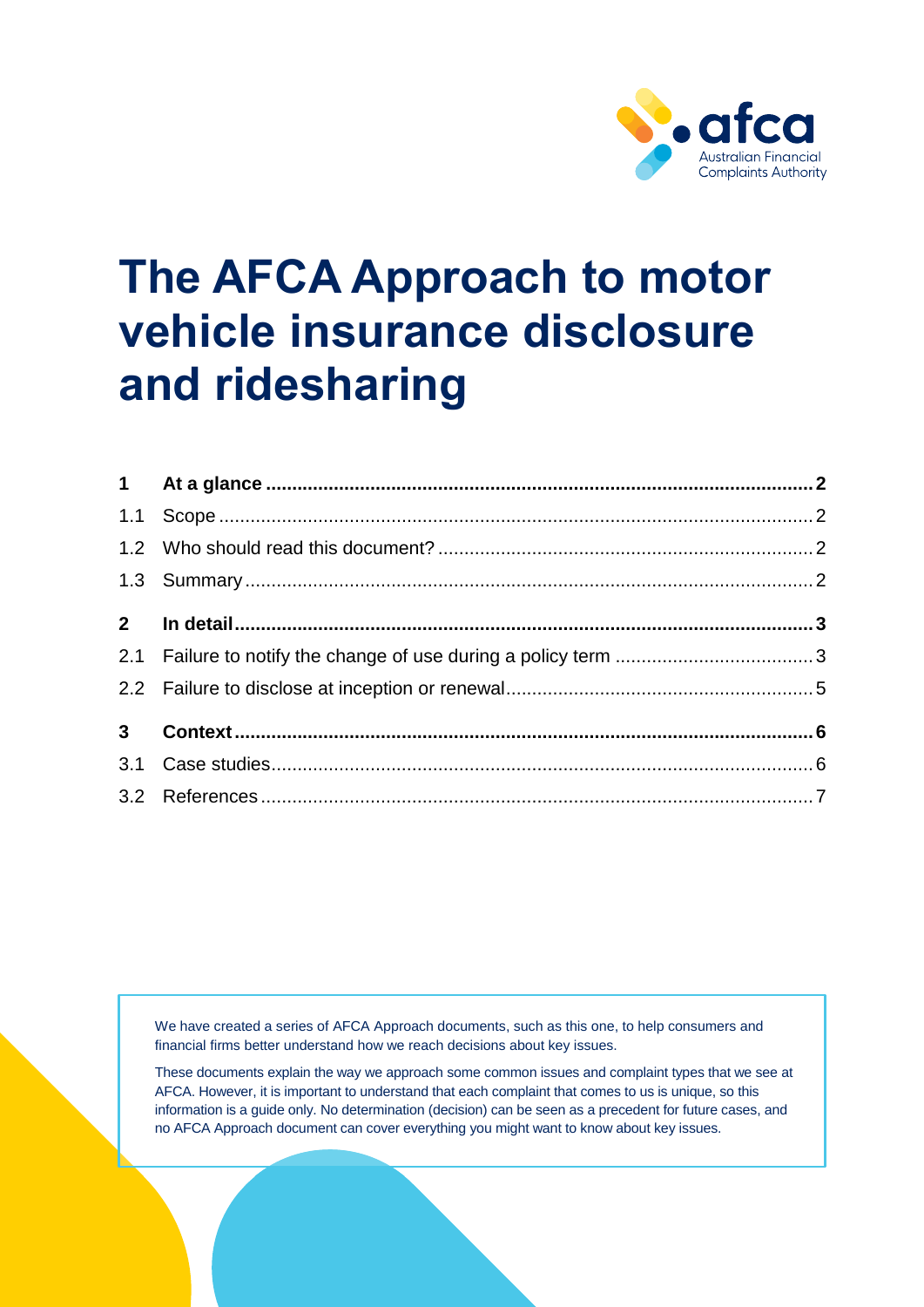# <span id="page-1-0"></span>1 At a glance

# <span id="page-1-1"></span>**1.1 Scope**

This document focuses on AFCA's general approach to motor vehicle insurance claims made by individuals who are using their car for ridesharing without disclosing it to their insurer.

Section two of this document covers:

- failure to disclose the change of use during the policy term; and
- failure to disclose ridesharing when applying for a new policy or when a policy is renewed.

This document refers specifically to ridesharing however similar principles will be applied in cases where an individual fails to notify their insurer about a change in use – such as a person using their home (or a part of their home) for short term rental.

# <span id="page-1-2"></span>**1.2 Who should read this document?**

- Financial firms, consumers and consumer representatives who have a complaint at AFCA that includes a ridesharing issue.
- Anyone who wants to understand how AFCA applies legal principles, industry codes and good industry practice when considering complaints where the issue of motor vehicle insurance disclosure and ridesharing is raised.

The *AFCA Approach to section 54 of the Insurance Contracts Act* provides further guidance on dealing with these issues.

#### <span id="page-1-3"></span>**1.3 Summary**

When we consider complaints where issues of ridesharing are raised, in particular we will ask:

- Was the complainant using the vehicle for ridesharing at the time of the collision? If so, does a policy exclusion apply?
- If not, does the policy have an exclusion for ridesharing, such that the insurer's legitimate interest in not covering commercial activity can be protected?
- Did the complainant have actual knowledge that they had to notify the insurer that the car was used for ridesharing and fail to notify anyway?
- If not, how clear were the insurer's written statements that ridesharing needed to be notified?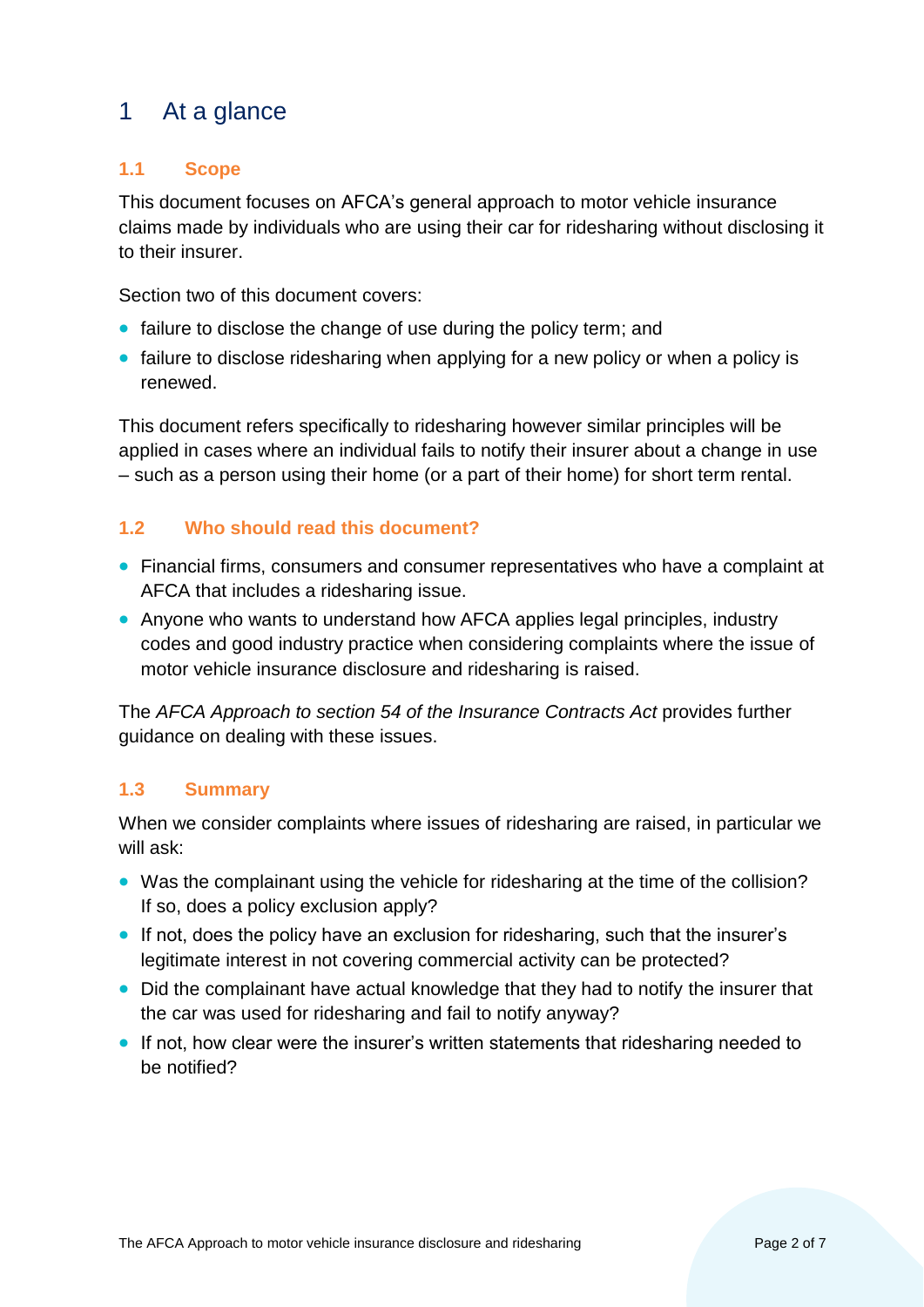# <span id="page-2-0"></span>2 In detail

# <span id="page-2-1"></span>**2.1 Failure to notify the change of use during a policy term**

#### **2.1.1 Jurisdiction**

Section 54 of the *Insurance Contracts Act 1984* (Cth) (the Act) says that in some cases, an insurer cannot refuse to pay a claim on the basis of an act or omission which occurs after the policy started.

In *Ferrcom Pty Ltd v Commercial Union Assurance Company of Australia Ltd* (1993) 176 CLR 332, the High Court looked at a case about a crane which was unregistered when the insurance was taken out. During the term of the policy, the crane was registered. It was later damaged. The insurer said that if it had been told the crane was registered, it would not have agreed to continue to provide insurance and cancelled the policy. The policy had the following term:

The extent of the liability of the Company is conditional upon -

(a) The notification as soon as possible by the Insured to the Company of any change materially varying any of the facts or circumstances existing at the commencement of this Policy.

The High Court found that Section 54(1) operated to allow the insurer to reduce its liability to nil, because if it had been notified about the registration of the crane, it would have cancelled the policy and not been on risk when the damage occurred.

Some insurers have argued that if a person does not tell them they have started to use their car for ridesharing after the policy has started, they can refuse to pay the claim because if they had been told, they would have cancelled the policy. This argument relies on the decision in *Ferrcom*.

However, the application of Section 54 was developed further by the High Court in *Maxwell v Highway Hauliers Pty Ltd* [2014] HCA 33. In referring to the purpose of section 54, the High Court stated:

The Act is described in its long title as an Act to reform and modernise the law relating to certain contracts of insurance so that a fair balance is struck between the interests of insurers, insureds, and other members of the public and so that the provisions included in such contracts, and the practices of insurers in relation to such contracts, operate fairly.

The decision made it clear that insurers cannot refuse to pay a claim where a failure to comply with a policy term had nothing to do with the loss and did not prejudice the insurer's interests.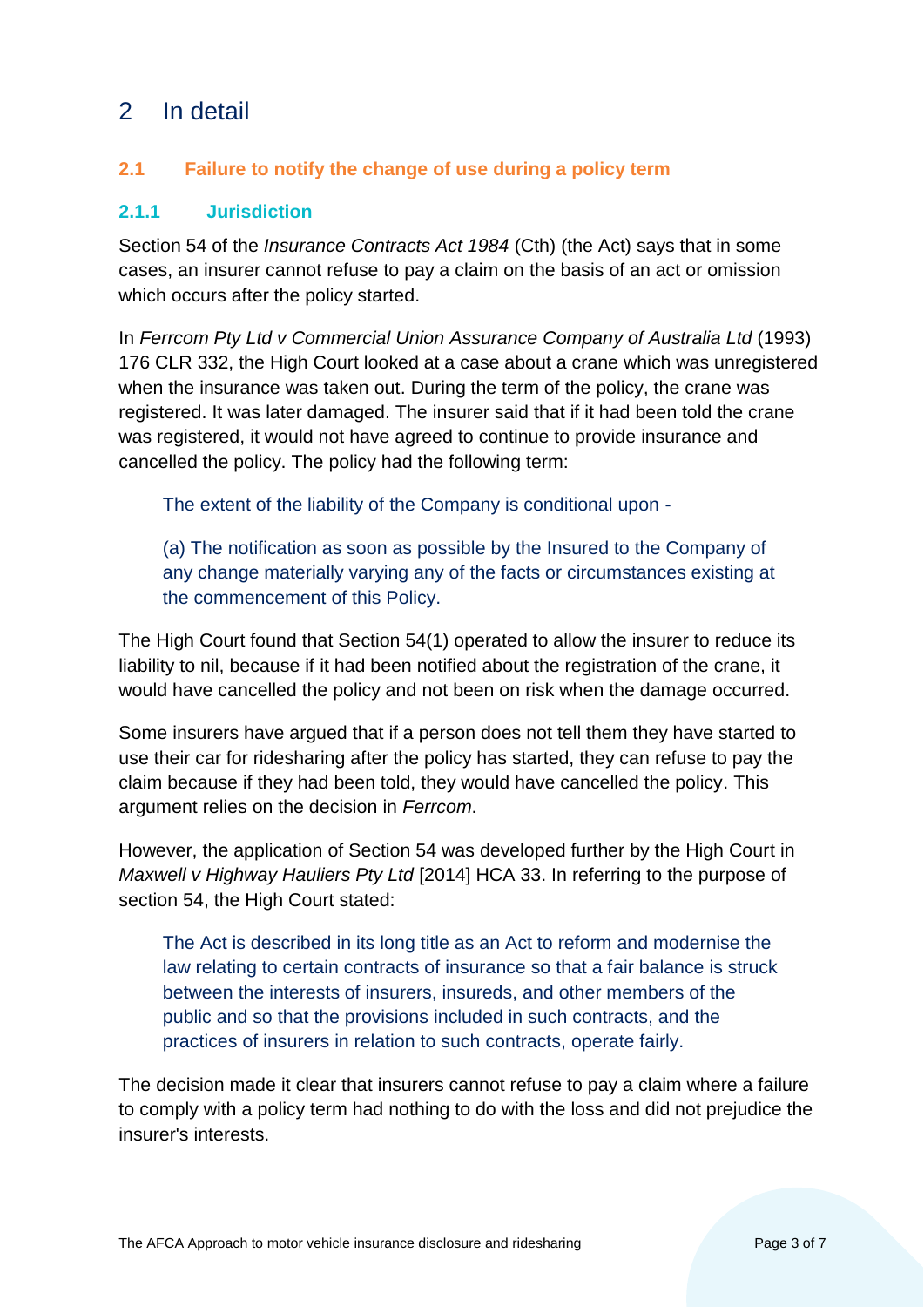## **2.1.2 AFCA's approach**

AFCA will consider what is fair in all the circumstances, ensuring each party's legitimate interests and expectations are met.

We also need to look at the purpose of the policy. In most motor vehicle policies, the purpose of the policy is to cover the insured for accidental damage. If the insurer is relying on a term in the contract that requires the insured to notify it about a change in use during the policy term, AFCA will look at the failure to notify the insurer as a postcontractual act. Failure to notify of the change of use could not reasonably be regarded as capable of causing or contributing to the loss.

If the complainant was not using the vehicle for ridesharing when the collision occurred, we would consider it fair in all the circumstances for the insurer to accept the claim. This approach is fair because there was no increase in risk to the insurer if the complainant was driving the vehicle for private use at the time of the collision.

If the complainant had failed to disclose the change of use of the vehicle when renewing the policy, then the insurer would be entitled to rely on non-disclosure subject to the provisions the Act. If the collision occurred during the first period of insurance, it is not a question of non-disclosure.

# **2.1.3 Why does AFCA consider this approach is fair?**

A person who buys car insurance will have a legitimate interest in that insurance covering their private and non-commercial use of the car. They will reasonably expect the insurer to pay claims arising out of private and non-commercial use. They may not have a reasonable expectation that the insurance will cover commercial uses like ridesharing. On the other hand, an insurer will have a reasonable expectation and legitimate interest in not paying claims for commercial use of the car.

Difficulties arise when a person does not notify their insurer that they have started ridesharing, but then the car is damaged in circumstances which have nothing to do with ridesharing.

Most insurers have exclusions for ridesharing in their policies. Those exclusions will protect their legitimate interest in not paying claims arising out of commercial use. Strictly applying Ferrcom to allow an insurer to avoid paying a claim arising out of private use may mean the insurer obtains a result better than required to meet its legitimate interests and reasonable expectation. By contrast, the insured's reasonable expectations and legitimate interests would not be met.

#### **2.1.4 What information does AFCA need?**

Information generally required in these cases are:

- Call recordings of any conversations about ridesharing either before the policy started or during its term
- Copies of policy documents, schedules, PDSs and marketing materials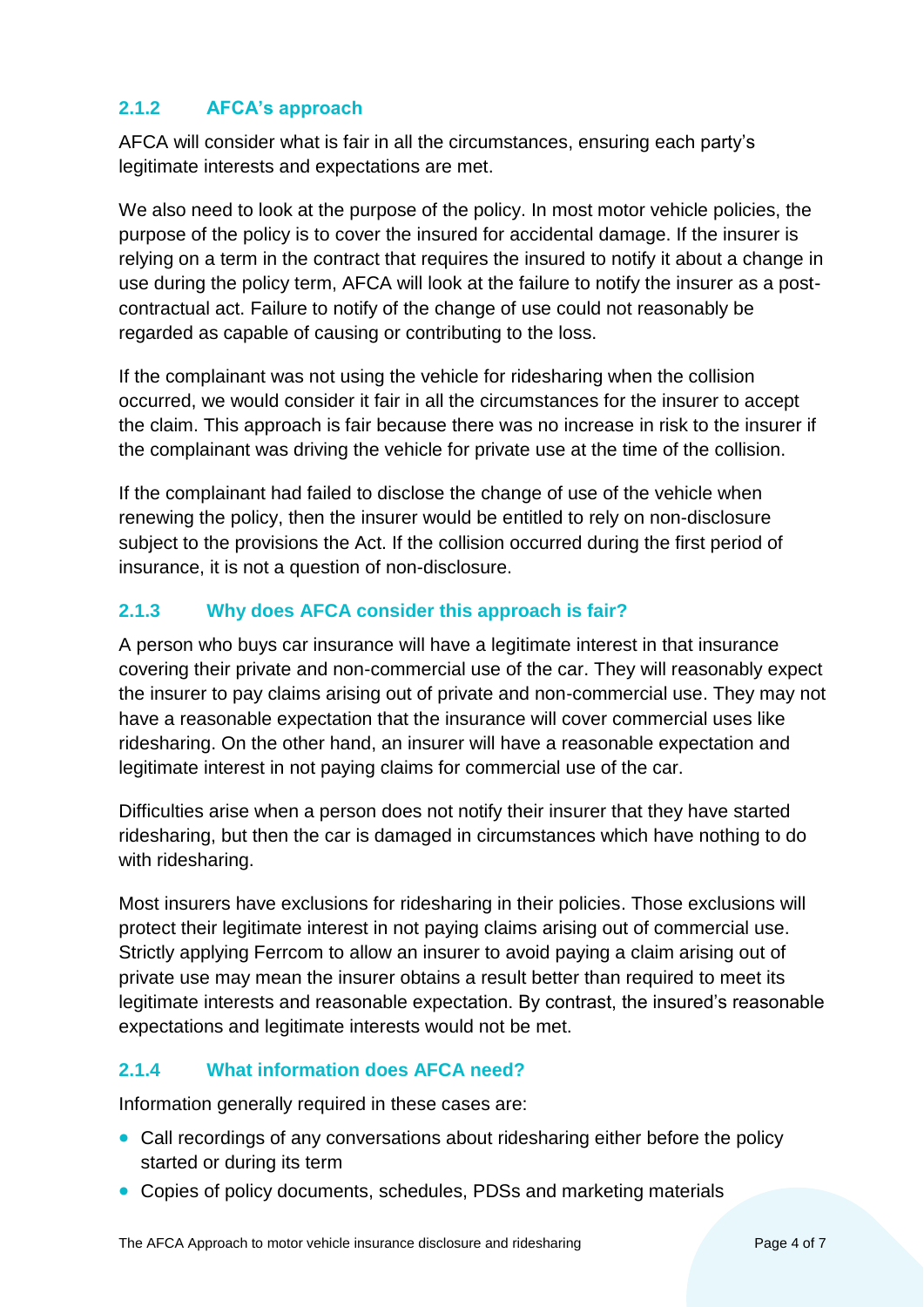• Copies of logs showing when and where the car was used for ridesharing.

# <span id="page-4-0"></span>**2.2 Failure to disclose at inception or renewal**

# **2.2.1 The Act sets out obligations on insurer and insured at inception and renewal**

Under section 22 of the Act, an insurer must clearly inform an insured, prior to entering a contract of insurance, of the duty of disclosure.

Section 21 of the Act states an insured is required to disclose every matter the insured knows (or a reasonable person in the circumstances could be expected to know) is relevant to the insurer's decision whether to offer insurance.

Section 21A of the Act modifies the duty of disclosure when eligible contracts are first entered into and section 21B modifies the duty of disclosure on renewal of those eligible contracts.

At inception, section 21A requires the insurer to request the insured to answer one or more specific questions that are relevant to the decision of the insurer whether to accept the risk and, if so, on what terms.

At renewal, section 21B of the Act requires the insurer to either:

- Ask the insured specific questions relevant to the insurer's decision whether to accept the risk and, if so, on what terms; or
- Give the insured a copy of any matter previously disclosed in relation to the contract and request the insured to disclose any change to that matter or inform the insurer there is no change to that matter.

#### **2.2.2 AFCA's approach**

AFCA's approach differs when the insured fails to disclose the ridesharing use of their vehicle at inception or renewal of the policy.

The insurer would need to show it:

- asked the insured a specific question regarding whether the vehicle is used for ridesharing; or
- provided a copy of this question, and answer, at renewal.

The insurer must establish the insured failed to disclose the fact the vehicle was used for ridesharing. AFCA will look at whether the insured (or a reasonable person in their position) could be expected to disclose this fact.

If AFCA considers the insured (or a reasonable person in their position) should have disclosed this fact, and this failure was not fraudulent, section 28(3) of the Act allows the insurer to reduce its liability for a claim under a policy. The insurer can reduce its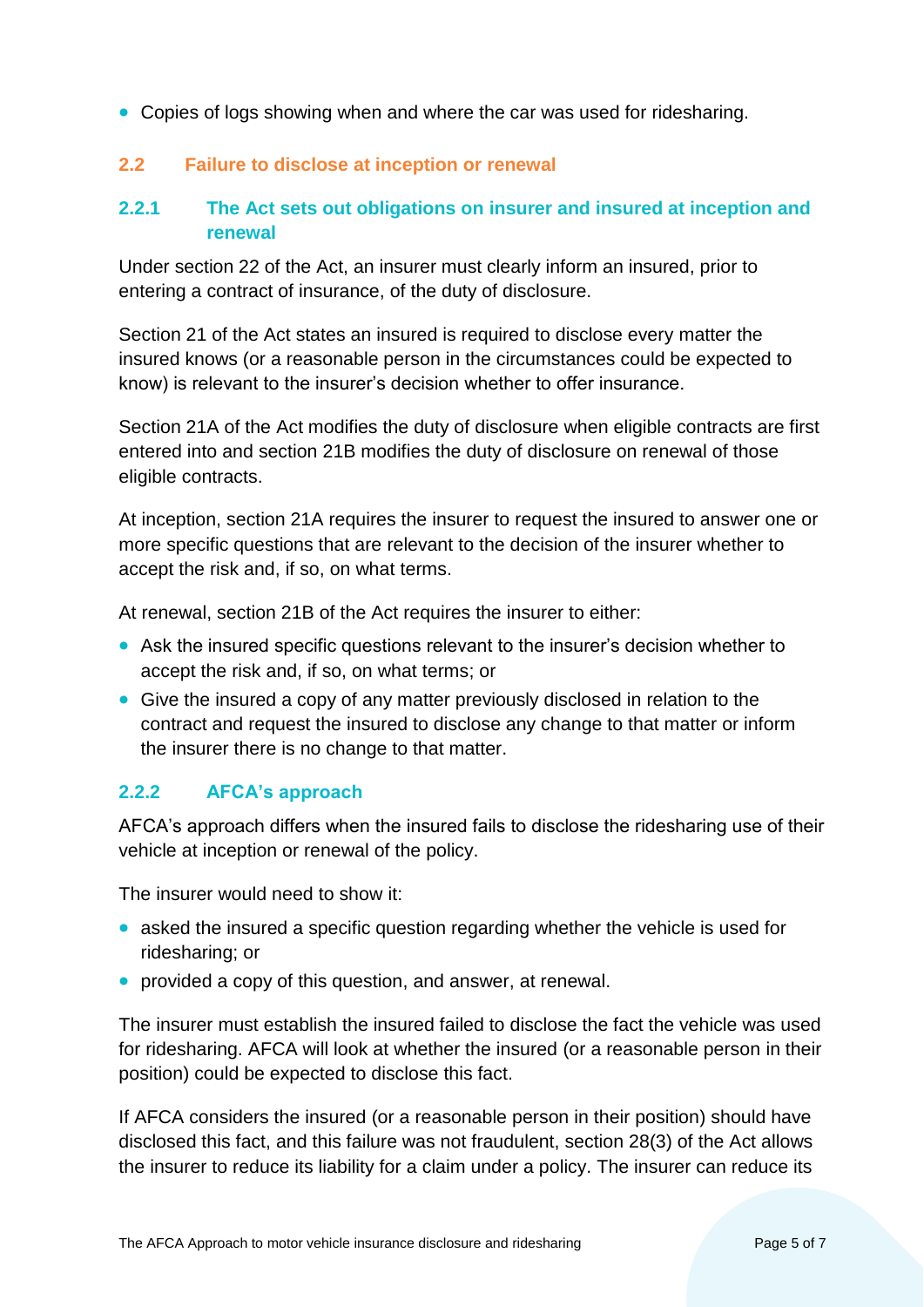liability to the amount for which it would have been liable, had the insured complied with the duty of disclosure.

The insurer must show the extent of prejudice. The insurer is entitled to reduce its liability to nil by showing it would not have offered insurance (at inception or renewal) for ridesharing use, subject to refunding the relevant premium paid.

A different outcome may apply if the insurer says it would still have offered insurance, but on different terms.

Section 54 of the Act will not apply in this circumstance, because the failure to disclose was pre-contractual.

# **2.2.3 Why does AFCA consider this approach fair?**

AFCA considers this approach is fair as it aligns with our current approach regarding non-disclosure.

# **2.2.4 What information does AFCA need?**

An insurer responding to a complaint about insurance disclosure and ridesharing should provide:

- Underwriting guidelines
- A statutory declaration from a relevant employee regarding the application of the guidelines to the circumstances, and whether any discretion applied
- Policy documents.

# <span id="page-5-0"></span>3 Context

#### <span id="page-5-1"></span>**3.1 Case studies**

#### **Case study 1 (691706)**

The complainants incepted a motor vehicle insurance policy in April 2019. Later the same year, the complainants lodged a claim the following a collision that damaged the vehicle.

During its investigation, the complainants advised the insurer they had started using the vehicle for ridesharing a month before the accident. The insurer subsequently declined the claim, saying had it been informed of the ridesharing, it would have cancelled the insurance policy.

AFCA found that as the complainants were not using the vehicle for ridesharing when the collision occurred, it was fair in all the circumstances for the insurer to accept the claim. This was because there was no increase in risk to the insurer by the complainants driving the vehicle for private use at the time of the collision.